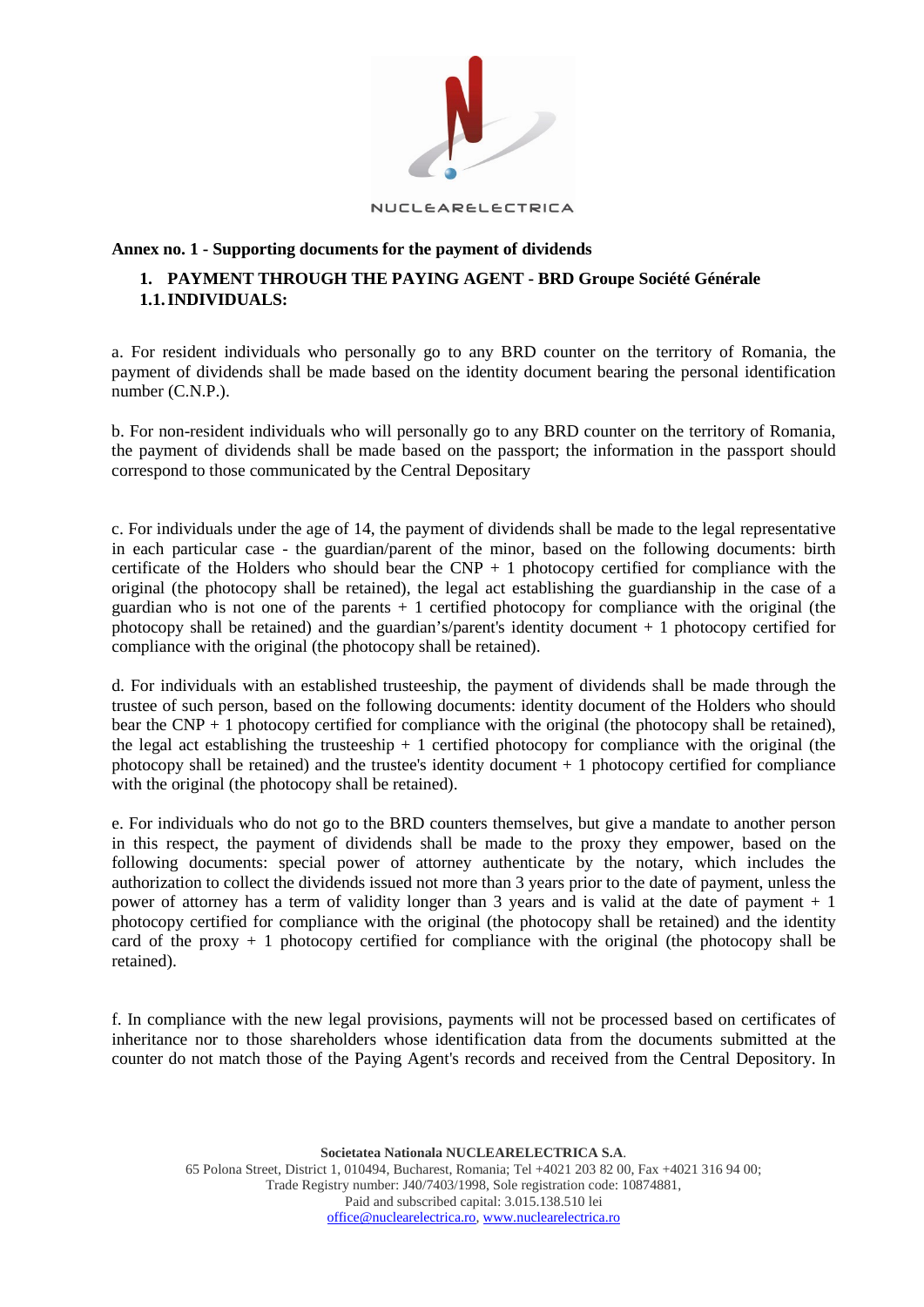the event that in the SNN Register of Shareholders, as of 12 June 2019, deceased persons are included, the dividends shall only be paid following the request by the heir(s) and the registration by the Central Depository of the direct transfer of ownership for the financial instruments as an effect of the succession, in compliance with the applicable Legal Regime, as well as after updating the data in the paying agent's records, following the request of the Central Depository. Should the shareholder not be found in the shareholders database held by the BRD paying agent, the former shall be asked to contact the Central Depositary in order to remedy this problem.

g. For the payments through bank transfer to different banks than BRD, the afore-mentioned documents shall also be accompanied by a statement of account certified by the bank where the transfer of dividends is requested or a supporting document issued by the bank showing the account holder referred to above. The account holder can only be the shareholder.

# **1.2. LEGAL ENTITIES:**

Legal entity shareholders, by means of the legal or conventional representative, shall submit:

- $\triangleright$  copy of the certificate of incorporation certified by the legal representative as a "certified true" copy";
- $\triangleright$  copy of the document certifying the capacity of legal representative of the company (confirmation of company details issued by the trade register/equivalent entity - for the entities of foreign nationality) - certified by the legal representative as a "certified true copy";
- $\triangleright$  copy of the documents certifying the capacity of conventional representative of the signatory of the application, if applicable - certified by the legal representative as a "certified true copy";
- $\triangleright$  statement of account or a document issued by the bank (signed and stamped) confirming the existence of the account on the name of the holder - legal entity, specifying the IBAN code, **in original**;

Note: The documents submitted by individual/legal entity shareholders in a foreign language shall be accompanied by a certified translation into Romanian and if they are issued by a foreign authority they should be apostilled or featured with superlegalization, as the case may be.

# **2. PAYMENT THROUGH THE CENTRAL DEPOSITARY**

2.1. Shareholders who are individuals, either personally or through a legal or conventional representative, shall submit to the Central Depository (at least 4 business days prior to the date of payment) the IBAN code collection form, specifying the bank and account (IBAN code) opened on the name of the shareholder; the template is available on the website of the Central Depositary (www.depozitarulcentral.ro), accompanied by:

- $\triangleright$  copy of the valid identity document in which the personal identification number is clearly legible - certified by the holder as a "**certified true copy**"; as well as information regarding the telephone/fax number and the e-mail address
- $\triangleright$  statement of account or a document issued by the bank (signed and stamped) confirming the existence of the account on the name of the shareholder, specifying the IBAN code, **in original**;
- $\triangleright$  copy of the documents certifying the capacity of the signatory of the application as a legal or conventional representative, if applicable - certified by the holder as a "certified true copy";
- $\triangleright$  Shareholders who are non-resident individuals wishing to apply the more favorable provisions of the Double Taxation Convention concluded between Romania and their country of residence should submit the certificate of tax residence for the year in which the dividends are paid, within the term of validity, in original or certified copy with apostille/with superlegalization, if the case may be, accompanied by an authorized translation, as well as contact details for any clarifications regarding the certificates of tax residence.

2.2. Shareholders who are legal entities, either personally or through a legal or conventional representative, shall submit to the Central Depository the IBAN code collection form, specifying the bank and account (IBAN code) opened on the name of the shareholder; the template is available on the website of the Central Depositary (www.depozitarulcentral.ro), accompanied by: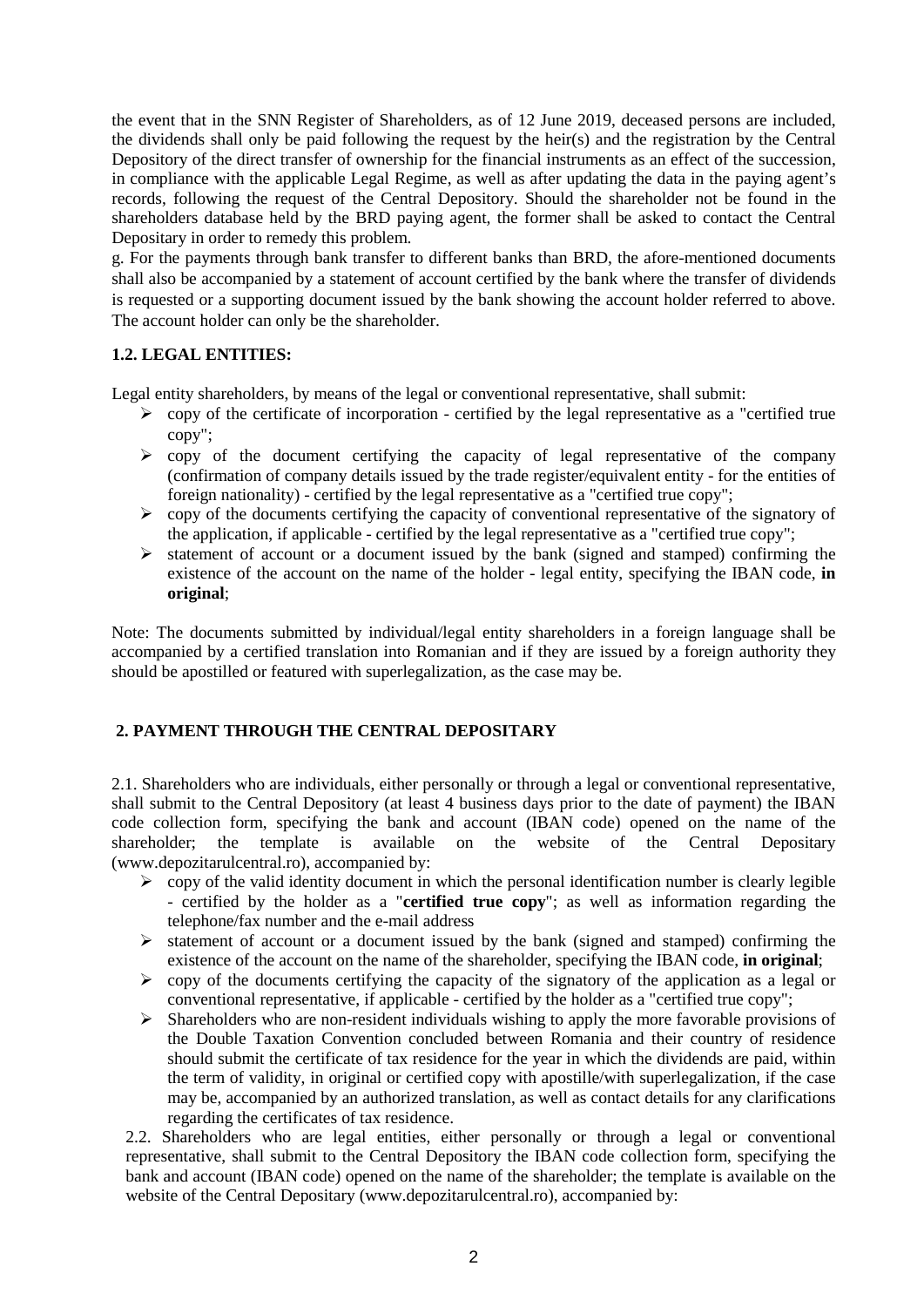copy of the certificate of incorporation - certified by the holder as a "**certified true copy**";

 $\triangleright$  copy of the document certifying the capacity of legal representative of the company (confirmation of company details issued by the trade register/equivalent entity - for the entities of foreign nationality) - certified by the holder as a "**certified true copy**";

 $\geq$  copy of the documents certifying the capacity of conventional representative of the signatory of the application, if applicable - certified by the holder as a "**certified true copy**";

 $\triangleright$  statement of account or a document issued by the bank (signed and stamped) confirming the existence of the account on the name of the holder - legal entity, specifying the IBAN code, **in original**;

 $\triangleright$  Shareholders who are non-resident legal entities/other entities wishing to apply the more favorable provisions of the Double Taxation Convention concluded between Romania and their country of residence should submit the certificate of tax residence for the year in which the dividends are paid, within the term of validity, in original or certified copy with apostille/with superlegalization, if the case may be, accompanied by an authorized translation, as well as contact details for any clarifications regarding the certificates of tax residence.

3. In the case of **PENSION FUNDS**, the following documents shall be submitted to the issuer:

- $\triangleright$  copy of the identity card of the legal representative of the fund management company within the term of validity - identity card/document bearing the CNP for Romanian citizens or passport bearing the identification number for foreign citizens;
- $\triangleright$  copy of the confirmation of company details for the fund management company/other equivalent document, not older than 3 months, mentioning the legal representative of the fund management company;
- $\triangleright$  copy of the certificate of incorporation/other equivalent document for the fund management company;
- $\triangleright$  a copy of the regulator's decision certifying the authorization of the fund management company and the pension fund;
- $\triangleright$  for non-residents: certificate of tax residence, in original or in certified copy, within the term of validity, with an appostile/superlegalization, as the case may be, accompanied by a certified translation into Romanian, an affidavit of the legal representative of the fund management company certifying that the authorization of the fund management company and of the pension fund is valid at the time of payment and, if available, information on the official website of the home regulator in the home country where the status of pension fund may be checked.

4. For **INVESTMENT FUNDS** with no legal personality, classified as such under the regulations on the market capital in Romania, the following documents shall be submitted to the issuer:

- $\triangleright$  An affidavit signed by the legal representative/investment fund, whereby the following are declared:
- type of investment fund (open investment fund/closed investment fund)
- the fact that the investment fund does not have legal personality;
- fund identification data, namely: sole identification/registration code, as evidenced by the Register of Shareholders of SN Nuclearelectrica SA held by the Central Depository, the full name of the investment fund, the authorization decision, the registration number in the ASF Register, the number and the date of ASF notification and its validity, as well as other documents and information that it may deem necessary;
- $\triangleright$  Certified true copy of the identity document of the legal representative of the investment fund management company, within the term of validity - identity document/card bearing the CNP for Romanian citizens or passport bearing the identification number for foreign citizens;
- $\triangleright$  Certified true copy of the confirmation of company details for the investment fund management company/other equivalent document, not older than 3 months, mentioning the legal representative of the fund management company;
- $\triangleright$  Certified true copy of the articles of association;